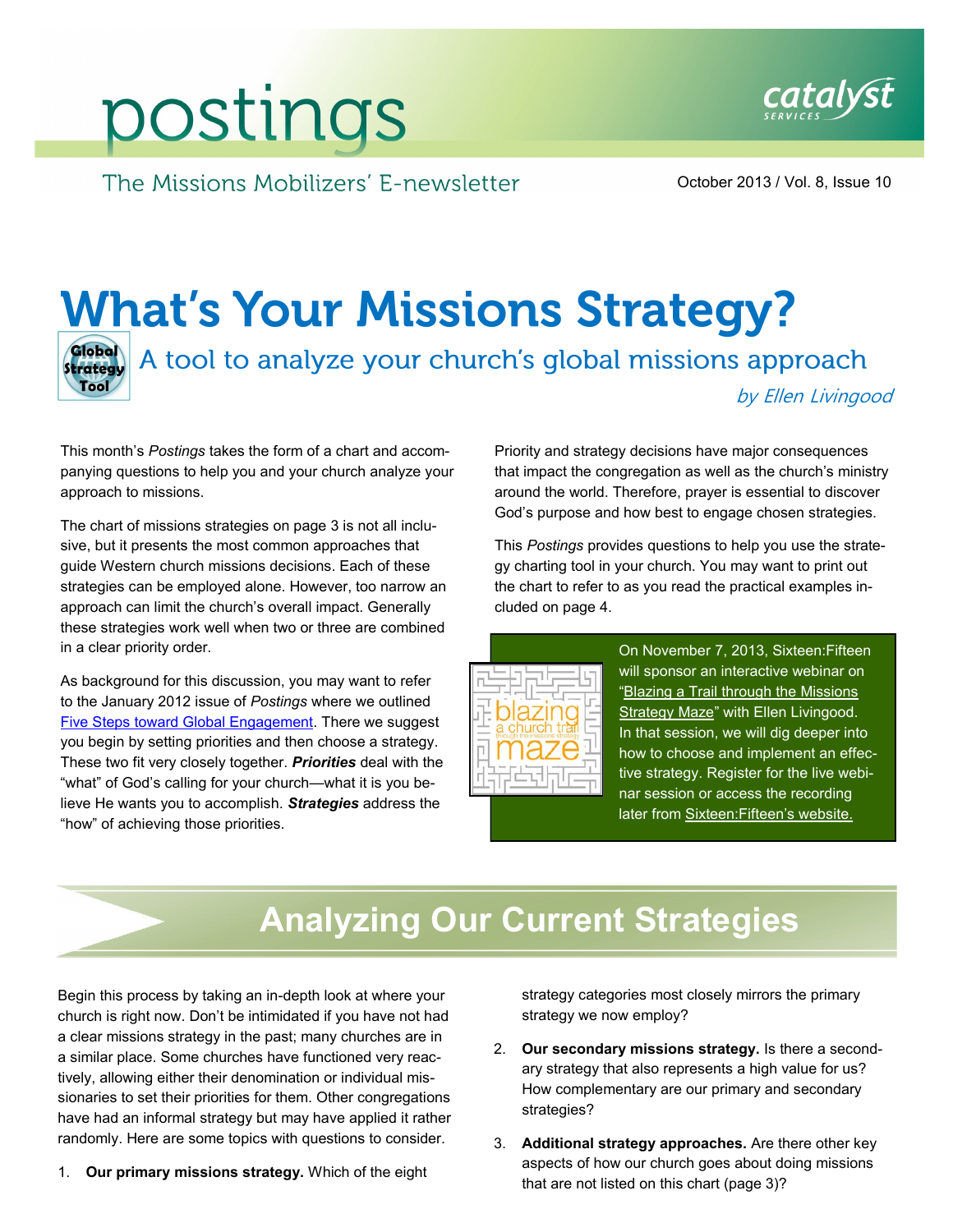- 4. **History and ownership.** How did we come to adopt this strategy? Was it the intentional choice of leaders or was it more that we "fell into" this approach? Who currently really "owns" this strategy, i.e. Which leaders in our church strongly believe that this should be our global strategy? Who needs to own our strategy?
- 5. **Evaluating effectiveness.** How satisfied are we with our current approach to missions? On a scale of 1-10, how effective do we think our current strategies are?
- 6. **Implementation**. How consistently have we been following our missions strategies? Where and why have we diverged from our chosen path?
- 7. **Decision to reevaluate.** Do we need to revisit our missions strategy choices? Why? Who should be involved?

#### **Where to go from here?**

A "yes" answer to question #7 means you will want to spend some time considering strategy realignment. Steps are outlined below.

## **Choosing Our Best Strategies**

If your leadership team decides to revisit your missions strategy, commit enough time to give it careful consideration and discussion. Ask your pastor and other church leaders for input. Books like *The Meeting of the Waters* by Fritz Kling or *Missions in the Third Millennium* by Stan Guthrie offer helpful background to understand our contemporary global context. Catalyst's *Your FOCUS on the World* presents a rationale and implementation plan for the #7 option, a focus on strategic initiatives.

- 1. **Passion.** What is important to us as a church (overall, not just in the mission arena)? What are we doing well or what do we have a burning desire to do better as a congregation? Are there global implications of that passion?
- 2. **Cross-cultural missions priorities.** Do we have one or more global priorities? What do we think is most important to see accomplished and changed in our world? Do these priorities point to certain strategies as being particularly valuable in achieving what we believe God is calling us to do?
- 3. **Motivators.** What gets our people, especially our young adults, excited and mobilized? What opportunity has particularly connected with our people?
- 4. **Unused resources.** What areas of untapped potential are lying dormant in our church right now? Consider both people resources as well as other kinds of assets like finances, location, etc.
- 5. **Unengaged church attenders.** What percentage of our people are uninvolved or only nominally involved in missions? What strategy is most likely to build their vision and interest?
- 6. **Primary strategy candidate.** What one primary strategy are we drawn to? Why?
- 7. **Secondary strategy candidate.** Is there another strategy that would be a good complement to this primary strategy? Would each address the challenges of the other?
- 8. **Concentrating our energies.** If we adopted this strategy or combination of strategies, what would be our priority activities in the next 2-3 years? What would we intentionally not focus on, at least not right now?
- 9. **Outside assistance.** Do we need a facilitator or coach to help us begin walking this new path? (Some mission organizations specialize in deploying personnel or partnering with nationals. Some cause-based agencies can provide customized help in their area of specialty. Catalyst Services can help you find a coach or facilitator for the focus process or point toward specialists in the other categories.)
- 10. **Immediate next steps.** What are the three things we need to do next? Who will take responsibility to see that they are accomplished? By when?

*A word of caution:* Someone on your team may want to adopt many or even all of the strategies. This usually results in having no strategy at all. By its nature, a strategy eliminates certain choices in order to concentrate energies for greatest impact in one direction.

See the two examples on page 4, then read and respond to our blog, **"[Benefits of a Clear Missions Strategy"](http://www.catalystservices.org/the-benefits-of-a-clear-missions-strategy)** online.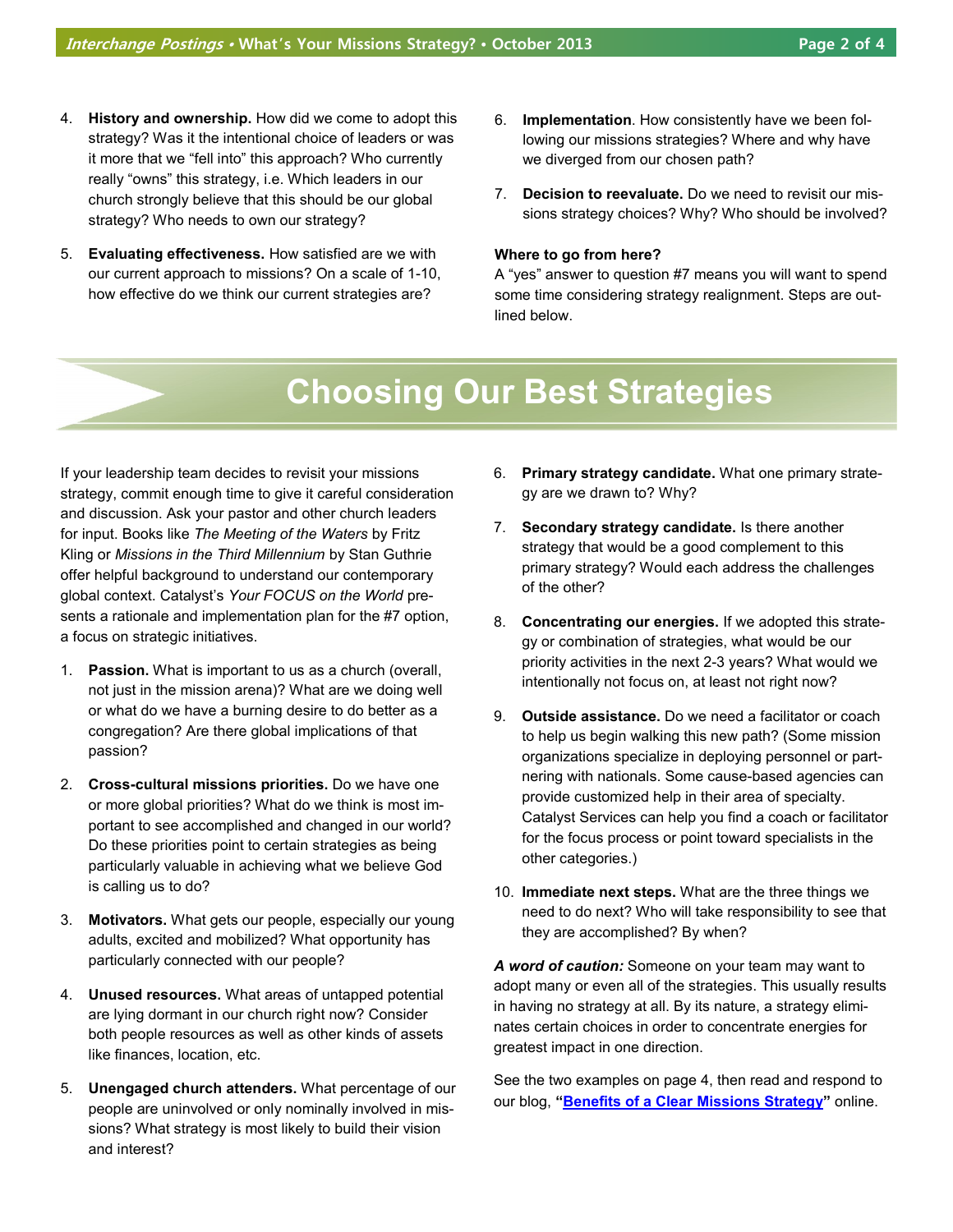**Common Missions Strategies Common Missions Strategies**

|                   | <b>Strategy</b>                                                                                                                                                         | Advantages                                                                                                                                                                                                                               | <b>Challenges</b>                                                                                                                                                                                         |
|-------------------|-------------------------------------------------------------------------------------------------------------------------------------------------------------------------|------------------------------------------------------------------------------------------------------------------------------------------------------------------------------------------------------------------------------------------|-----------------------------------------------------------------------------------------------------------------------------------------------------------------------------------------------------------|
|                   | Maintains status quo or allows another entity<br>(such as denomination) to shape strategy<br>None                                                                       | · Requires only minimal maintenance                                                                                                                                                                                                      | · Ministry is often disjointed and lacks compelling<br>No way to set priorities or evaluate investment<br>rationale<br>$\bullet$                                                                          |
| <b>Knowledge</b>  | Emphasizes teaching people about God's<br>purpose and current activity<br>1. Educate                                                                                    | · Emphasizes global scope of God's activity<br>Builds strong biblical basis<br>$\bullet$                                                                                                                                                 | Knowing does not automatically lead to doing<br>• Younger generations want to "do" before<br>"know"<br>$\bullet$                                                                                          |
|                   | Seeks greatest "bang for missions buck"<br>by underwriting Majority World workers<br>Partner with nationals<br>$\overline{\mathbf{N}}$                                  | Nationals know culture and language, and<br>Acknowledges rise of global church<br>usually cost less to support<br>$\bullet$<br>$\bullet$                                                                                                 | · "Missions by proxy" doesn't engage younger<br>Ignores "go" of Great Commission<br>generations<br>$\bullet$                                                                                              |
| Investment        | Empowers members of congregation to do<br>whatever they feel called to do<br>Embrace individual<br>visions<br>က                                                         | Affirms individual passion and gifting<br>· Encourages leadership<br>$\bullet$                                                                                                                                                           | Can scatter efforts, and make coordination and<br>Assumes every project is equally strategic<br>communication very difficult<br>$\bullet$<br>$\bullet$                                                    |
| <b>Deployment</b> | church to go as missionaries wherever God<br>Develops and deploys members of the<br>Send our own<br>calls them<br>4.                                                    | People are drawn into the process of sending<br>Identifies and prepares well qualified workers<br>their friends<br>$\bullet$                                                                                                             | Congregation can assume missions is only for<br>Tends to assume every volunteer and every<br>assignment is equally strategic<br>"called"                                                                  |
|                   | Encourages members to relocate into cross<br>cultural settings for incarnational ministry<br>Deploy Kingdom<br>professionals<br><u> ဟ</u>                               | Can utilize many types of expertise and gifts<br>Workers can locate to communities inacces-<br>sible to official "missionaries"<br>$\bullet$                                                                                             | pertise needed for high-impact ministry across<br>Can be difficult to sustain for long-term results<br>May underestimate the time demands and ex-<br>cultures                                             |
|                   | Specializes in addressing a particular need<br>trafficking, leadership training, etc.)<br>wherever it occurs (such as UPGs<br>6. Adopt a cause                          | Often connects ministry "here" and "there" via<br>Can develop extensive expertise in a particu-<br>a shared passion<br>lar area                                                                                                          | Difficult to engage breadth of church's gifting<br>Can seem scattered if engaged in multiple,<br>diverse situations<br>and vision<br>$\bullet$                                                            |
| <b>Ministry</b>   | achieve goals in partnership with others in<br>specific geographic areas/people groups<br>Concentrates passion and resources to<br>7. Focus on strategic<br>initiatives | by concentrating on a few powerful narratives<br>the congregation and maximizes the potential<br>Engages a broad spectrum of giftings within<br>Builds people's ownership and involvement<br>of collaborative relationships<br>$\bullet$ | less ex-<br>Partnerships can be messy and complex to<br>Because "airtime" is primarily given to the<br>focus/focuses, church attenders are<br>posed to other missions ministries<br>maintain successfully |